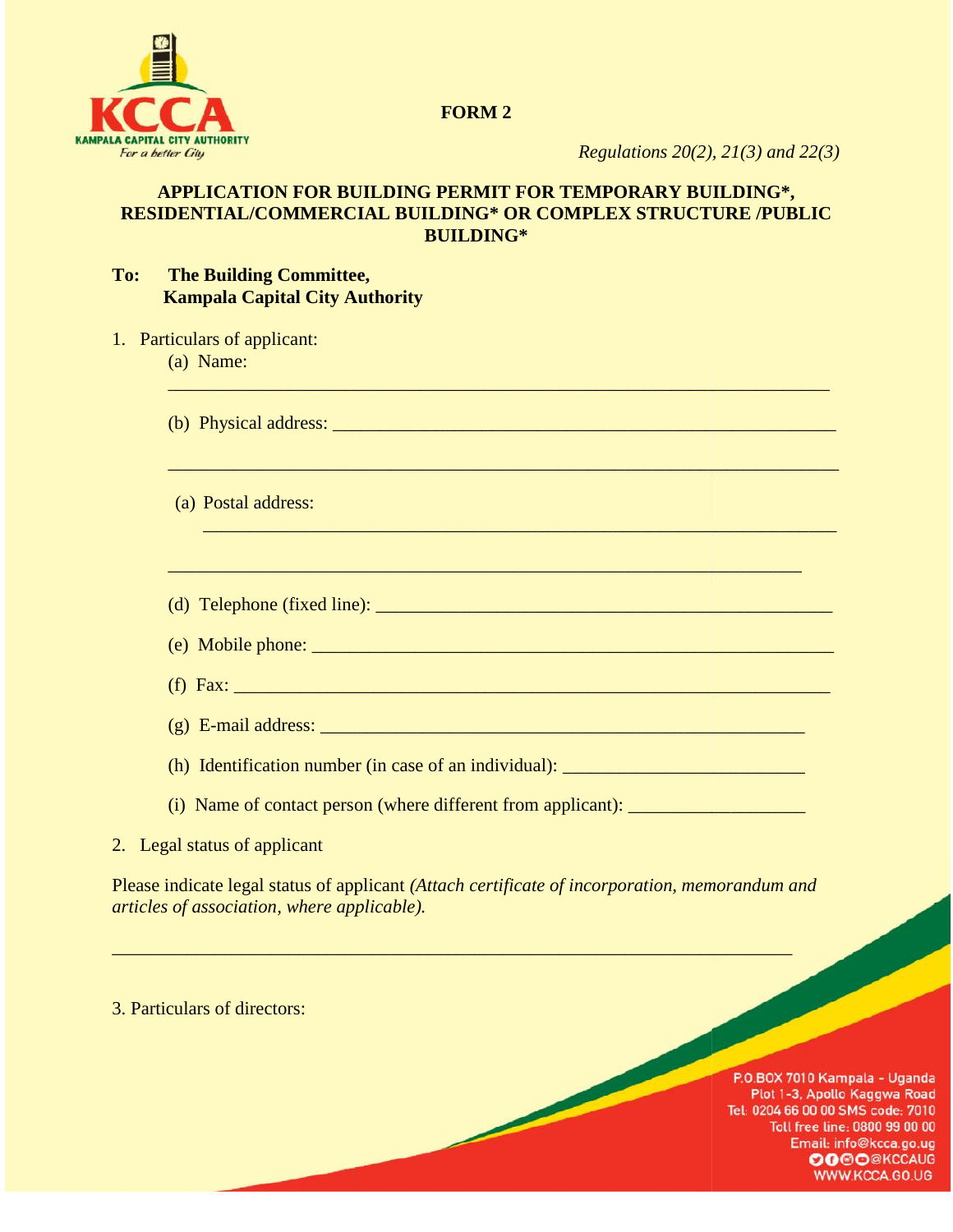| Name                                | Address                                           | Nationality | Country of usual residence |
|-------------------------------------|---------------------------------------------------|-------------|----------------------------|
|                                     |                                                   |             |                            |
|                                     |                                                   |             |                            |
|                                     | 3. Description of the proposed building operation |             |                            |
|                                     |                                                   |             |                            |
|                                     |                                                   |             |                            |
|                                     |                                                   |             |                            |
| 4. Description and location of site | the control of the control of the control of      |             |                            |
| Plot No <sub>nth</sub>              | Block No                                          |             | Location ______            |
| <b>Building Name</b>                |                                                   |             |                            |
| Owner and<br>address                |                                                   |             |                            |
|                                     |                                                   |             | Control                    |

- 5. Statement of the proposed costs and financing
- 6. Accessibility to Services

| S/N | <b>DESCRIPTION</b> | <b>YES</b> | NO | N/A |
|-----|--------------------|------------|----|-----|
|     | Access road        |            |    |     |
|     | Water supply       |            |    |     |
|     | Sewer connection   |            |    |     |
|     | Electricity supply |            |    |     |
|     | Internet supply    |            |    |     |
|     | Others             |            |    |     |

 $\frac{1}{1}$  of  $\frac{1}{1}$  of  $\frac{1}{1}$  or  $\frac{1}{1}$  or  $\frac{1}{1}$  or  $\frac{1}{1}$ 

7. Professionals engaged,where applicable;

(a) Name and address of the Architect:\_\_\_\_\_\_\_\_\_\_\_\_\_\_\_\_\_\_\_\_\_\_\_\_\_\_\_\_\_\_\_\_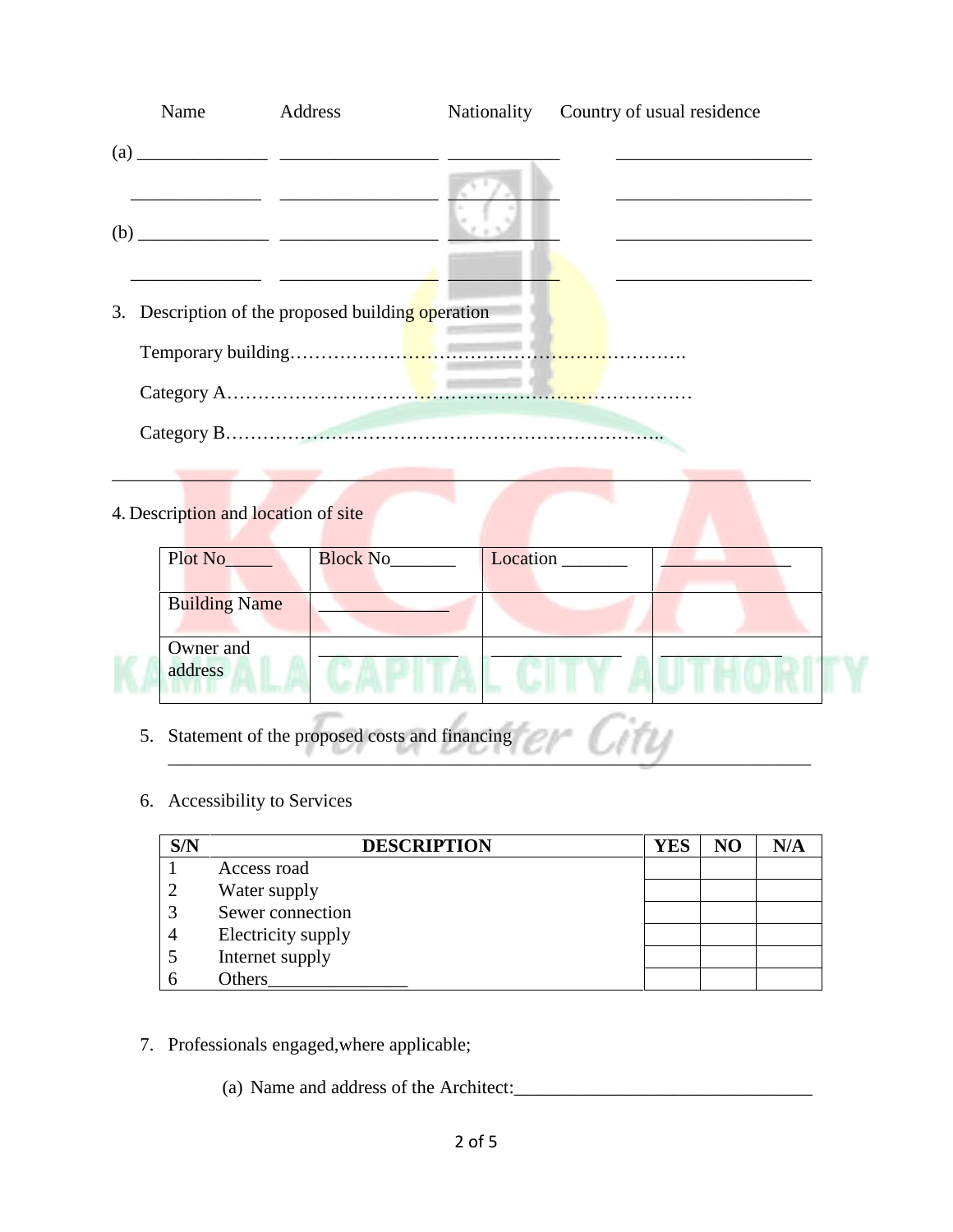| Kristil                                                                                                                                                                      |
|------------------------------------------------------------------------------------------------------------------------------------------------------------------------------|
| <u> 1986 - John Stone, Amerikaansk konstantiner (</u><br>Signature and stamp:                                                                                                |
| (c) Name and address of the Building Services Engineer:                                                                                                                      |
|                                                                                                                                                                              |
|                                                                                                                                                                              |
|                                                                                                                                                                              |
|                                                                                                                                                                              |
| 8. Is the plot affected by any reservation or road lines? If so, are these correctly and clearly<br>marked on the block plan?                                                |
| 9. What is the actual area available on site:                                                                                                                                |
| 10. If there is any deduction in the original area of the plot on account of road lines or<br>reservation(please state the total area of thedeductions)<br><u>experience</u> |
|                                                                                                                                                                              |
| 11. If the work is in connection with an industry-                                                                                                                           |

(b) state the nature and quantum of industrial waste/effluents and methods of disposal

\_\_\_\_\_\_\_\_\_\_\_\_\_\_\_\_\_\_\_\_\_\_\_\_\_\_\_\_\_\_\_\_\_\_\_\_\_\_\_\_\_\_\_\_\_\_\_\_\_\_\_\_\_\_\_\_\_\_\_\_\_\_\_\_\_\_

12. If the plot abuts two or more streets, information for all streets should be given

\_\_\_\_\_\_\_\_\_\_\_\_\_\_\_\_\_\_\_\_\_\_\_\_\_\_\_\_\_\_\_\_\_\_\_\_\_\_\_\_\_\_\_\_\_\_\_\_\_\_\_\_\_\_\_\_\_\_\_\_\_\_\_\_\_\_\_\_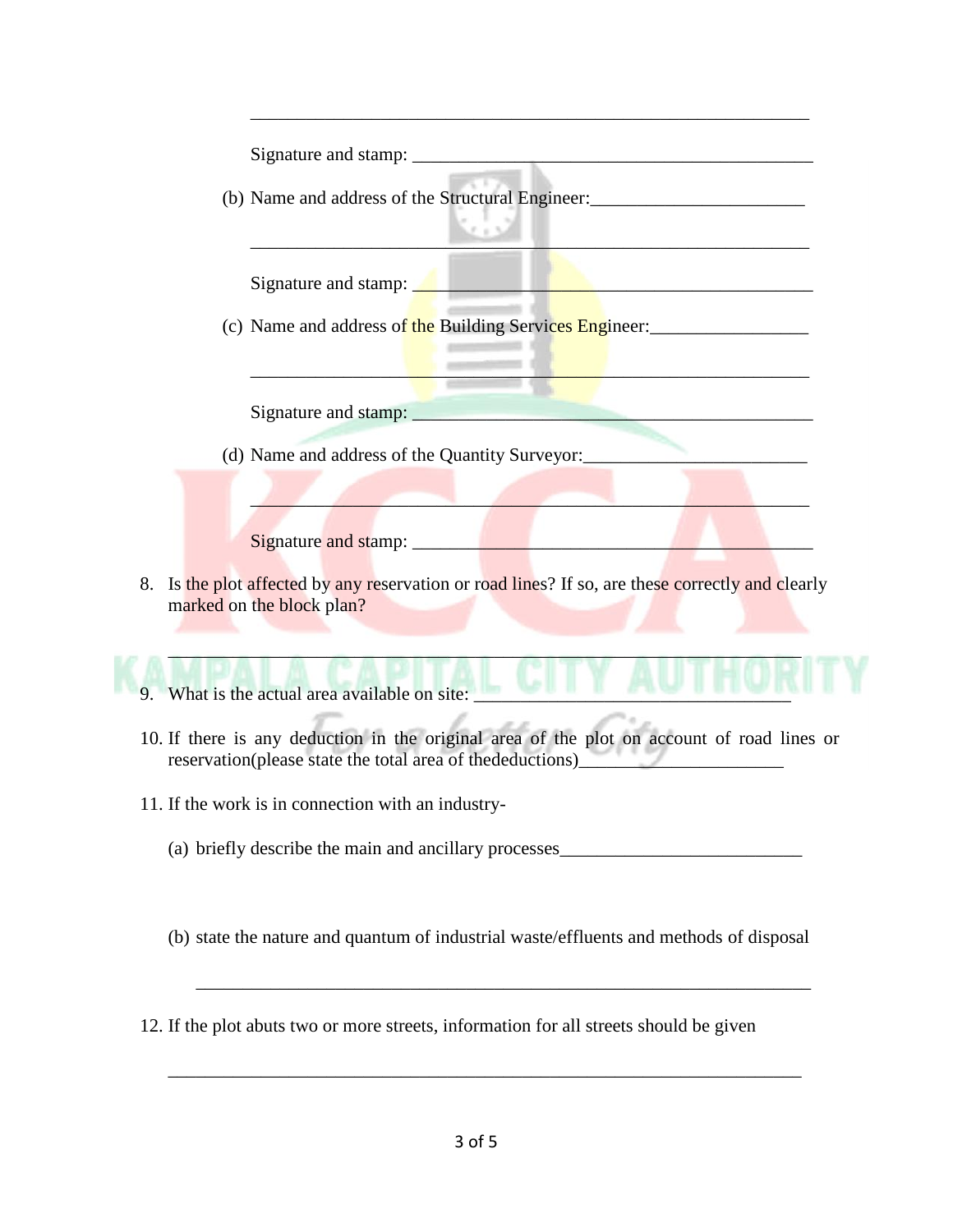- 13. How many parking spaces are proposed?
- 14. Are parking spaces for transport vehicles provided? \_\_\_\_\_\_\_\_\_\_\_\_\_\_\_\_\_\_\_\_\_\_\_\_\_\_\_\_\_-

\_\_\_\_\_\_\_\_\_\_\_\_\_\_\_\_\_\_\_\_\_\_\_\_\_\_\_\_\_\_\_\_\_\_\_\_\_\_\_

15. Does any natural water course pass through the land under development?

16. Is the plinth level proposed to be the level of the surrounding ground level?

\_\_\_\_\_\_\_\_\_\_\_\_\_\_\_\_\_\_\_\_\_\_\_\_\_\_\_\_\_\_\_\_\_\_\_\_\_\_\_\_\_\_\_\_\_\_\_\_\_\_\_\_\_\_\_\_\_\_\_\_\_\_\_\_\_\_\_\_\_

17. Declaration by the applicant:

I declare that the details stated above are true and correct to the best of my knowledge and belief.

\_\_\_\_\_\_\_\_\_\_\_\_\_\_\_\_\_\_\_\_\_\_\_\_\_\_\_\_\_\_\_\_\_\_\_\_\_\_\_\_\_\_\_\_\_\_\_\_\_\_\_\_\_\_\_\_\_\_\_\_\_\_\_\_\_\_\_\_

\_\_\_\_\_\_\_\_\_\_\_\_\_\_\_\_\_\_\_\_\_\_\_\_\_\_\_\_\_\_\_\_\_\_\_\_\_\_\_\_\_\_\_\_\_\_\_\_\_\_\_\_\_\_\_\_\_\_\_\_\_\_\_\_\_\_\_\_\_

Authorised signature and seal of applicant

| Name:      | Signature: | Seal |  |
|------------|------------|------|--|
| Dated this | day of     |      |  |

 $LD$  (NIN)  $No$ For a better City